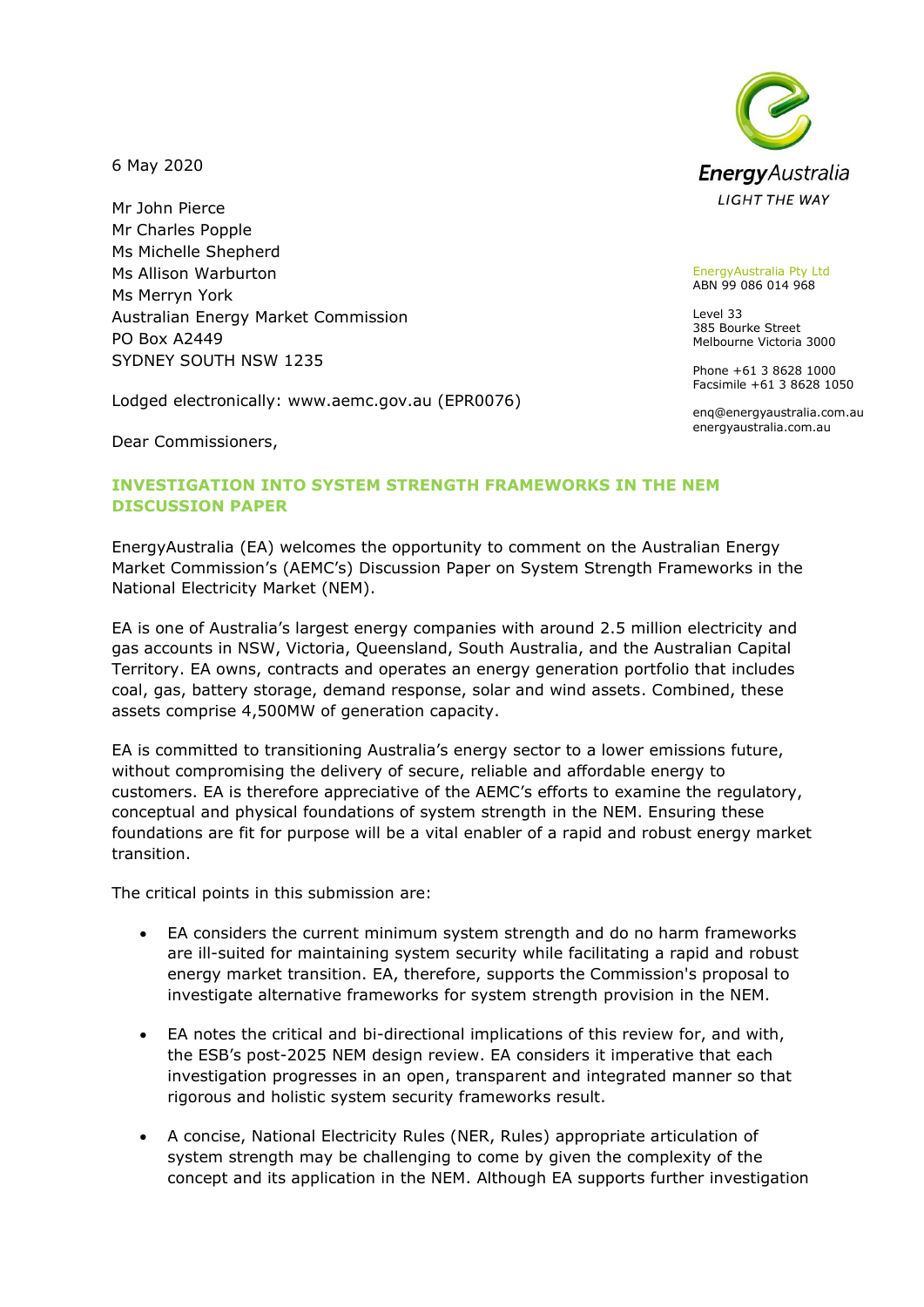to improve the accuracy and simplicity of the current definition, EA cautions against an overly prescriptive approach that risks unduly complicating the Rules framework.

- EA considers the Commission's approach to developing a new system strength framework could be improved with the adoption of the principles of parsimony, practicality and persistence.
- EA considers that the centrally coordinated model is likely to be the best model for maintaining minimum levels of system strength to ensure power system security. However, key challenges include accurately and successfully forecasting supply and demand dynamics along with mitigating potential free-rider impacts if there is no related do no harm obligation or incentive.
- In this respect, EA acknowledges the forecasting improvements AEMO has sought in recent times but considers there is more to be done. It is only through robust and transparent information provision and forecasting arrangements, developed in consultation with industry participants, that economic risks to customers can be minimised under any new system strength framework.
- EA agrees that the locational and lumpy nature of system strength makes a market-based decentralised model unsuitable for ensuring the provision of minimum levels of system strength. Despite this, EA considers there may be a role for such a market-based approach above minimum thresholds to alleviate constraints, increase network hosting capacity and increase NEM resilience.
- EA considers that both the mandatory service and access standard models have several deficiencies that make them inappropriate for use in any new system strength framework. EA suggests they not be pursued as part of the ongoing review.
- EA considers that transmission level issues be the primary focus at this stage of the review given their disproportionate scale compared with distribution network considerations.

Responses to specific questions are provided below, and EA would welcome the opportunity to discuss this submission further with you. Should you have any questions, please contact me via email (Bradley.Woods@energyaustralia.com.au) or by phone on 03 8628 1293.

Yours sincerely,

**Bradley Woods** Industry Regulation Lead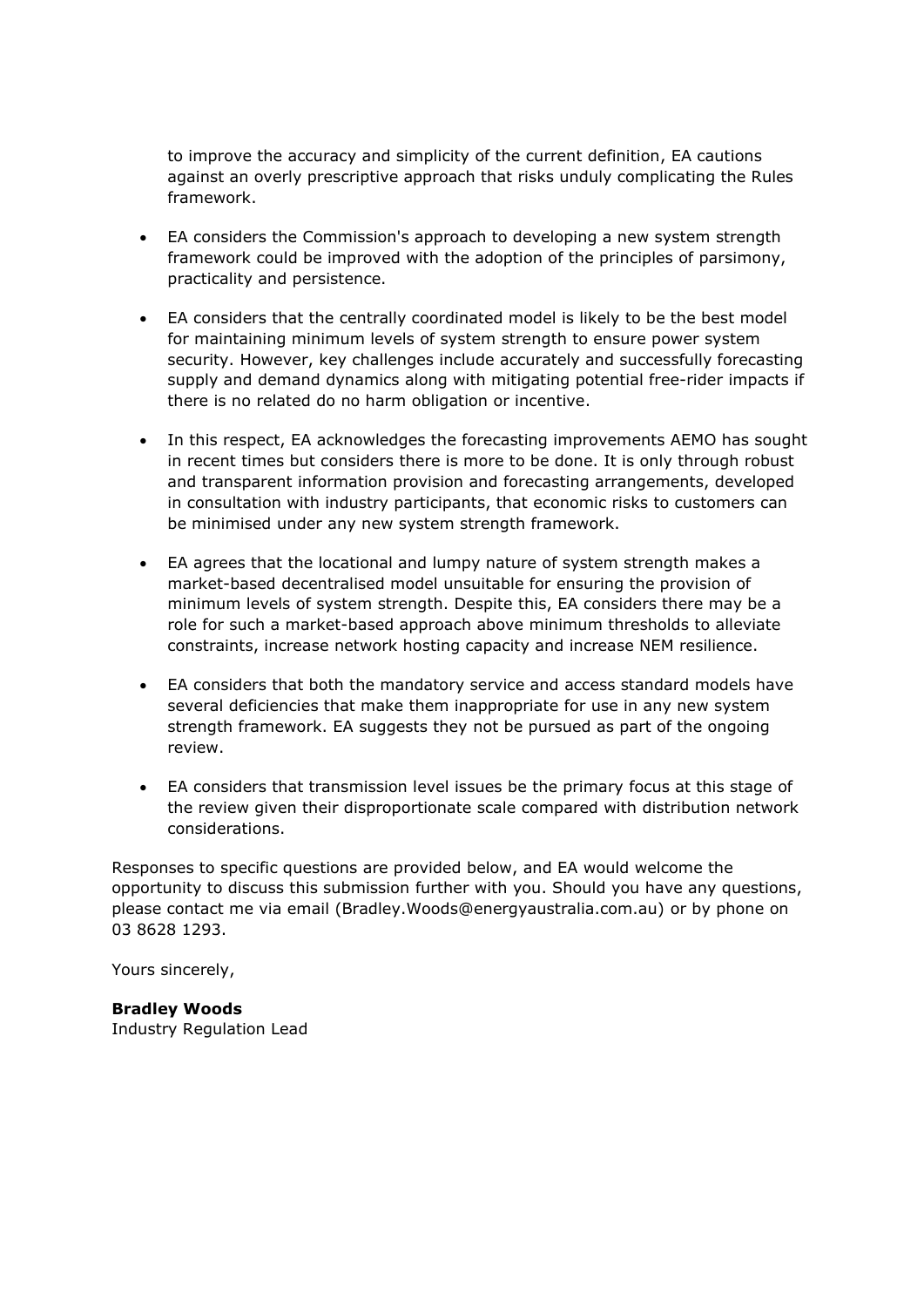# **Investigation into system strength frameworks in the NEM**  STAKEHOLDER SUBMISSION TEMPLATE

The template below has been developed to enable stakeholders to provide their feedback on specific questions that the Commission is interested in due to the discussion paper. It is designed to assist stakeholders provide valuable input on those questions the Commission is interested in. However, it is not meant to restrict any other issues that stakeholders would like to provide feedback on.

## **SUBMITTER DETAILS**

| <b>ORGANISATION:</b> |               | EnergyAustralia                      |  |
|----------------------|---------------|--------------------------------------|--|
|                      | <b>NAME:</b>  | <b>Bradley Woods</b>                 |  |
| <b>CONTACT</b>       | <b>EMAIL:</b> | bradley.woods@energyaustralia.com.au |  |
|                      | <b>PHONE:</b> | 0435 435 533                         |  |

## **CHAPTER 2** – KEY ISSUES WITH THE CURRENT SYSTEM STRENGTH FRAMEWORKS

#### **Section 2.3 – Key issues of the minimum system strength framework**

|  | Do stakeholders agree with the AEMC's assessment<br>of the issues of the minimum system strength<br>framework? | Broadly, EA agrees with the Commission's assessment of the issues with the minimum system strength<br>framework. Although successful in dealing with legacy issues upon inception and in identifying the<br>deterioration that has occurred in the NEM since 2017, as the Commission notes, the framework is often<br>reactive and does not allow for remediation sufficiently far in advance. |
|--|----------------------------------------------------------------------------------------------------------------|------------------------------------------------------------------------------------------------------------------------------------------------------------------------------------------------------------------------------------------------------------------------------------------------------------------------------------------------------------------------------------------------|
|  |                                                                                                                | EA considers this could be remedied by an improved forecasting focus. For example, by increased periodic<br>reporting and forecasting of system strength against the minimum three-phase fault levels at<br>relevant nodes. Done accurately, this may also prevent the need for the inclusion of a margin for power<br>system resilience when defining minimum system strength.                |
|  |                                                                                                                | Similarly, although agreeing that responsibilities are somewhat ambiguous in the current framework, EA<br>considers that both AEMO and TNSPs should continue to be accountable for unplanned outages and<br>contingencies in any revised structure. This is due to asset management practices helping to alleviate<br>material impacts from asset degradation on system strength over time.    |
|  |                                                                                                                | Finally, EA agrees that other definitional parameters beyond the provision of fault current should be explored<br>if ambiguity and complexity are not added to the framework as a result. Please see the answer to question<br>eight below for more detail.                                                                                                                                    |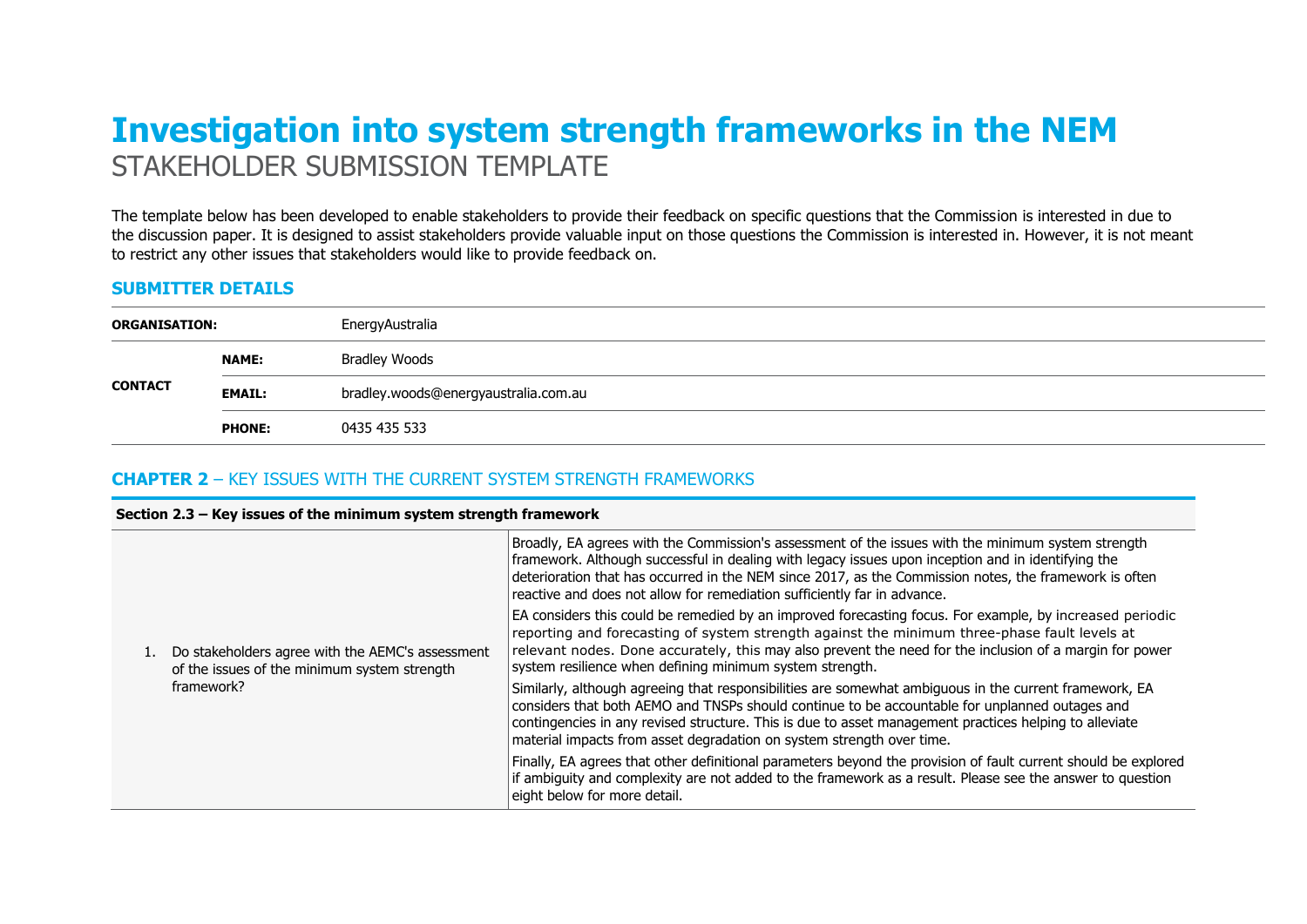|  | Have stakeholders identified any other significant<br>issues as a result of the minimum system strength<br>framework? | EA notes that there is some ambiguity as to when a positive pass-through event for a system strength<br>declaration can be said to have occurred. Both ElectraNet and TasNetworks have sought clarification from the<br>Australian Energy Regulator (AER) on this issue without success. As a result, they have both been granted<br>extensions to their cost pass-through applications. EA considers that clarification of this issue would lead to<br>improved framework transparency and efficiency. That is, by providing certainty to customers about when<br>the network costs of meeting system strength obligations will be reflected in their bills. |
|--|-----------------------------------------------------------------------------------------------------------------------|---------------------------------------------------------------------------------------------------------------------------------------------------------------------------------------------------------------------------------------------------------------------------------------------------------------------------------------------------------------------------------------------------------------------------------------------------------------------------------------------------------------------------------------------------------------------------------------------------------------------------------------------------------------|
|--|-----------------------------------------------------------------------------------------------------------------------|---------------------------------------------------------------------------------------------------------------------------------------------------------------------------------------------------------------------------------------------------------------------------------------------------------------------------------------------------------------------------------------------------------------------------------------------------------------------------------------------------------------------------------------------------------------------------------------------------------------------------------------------------------------|

## **Section 2.4 – Key issues of the "do no harm" framework**

| Do stakeholders agree with this assessment of the<br>issues of "do no harm" framework?                  | EA agrees with the Commission's assessment. Namely, that it presents challenges to new entrants from<br>increased operational and modelling complexity which is increasing costs and compromising timely<br>investment.                                                                 |
|---------------------------------------------------------------------------------------------------------|-----------------------------------------------------------------------------------------------------------------------------------------------------------------------------------------------------------------------------------------------------------------------------------------|
| Have stakeholders identified any other significant<br>issues as a result of the "do no harm" framework? | EA has not identified any other significant issues with the do no harm framework. EA does note, however,<br>that, with the system strength evaluation undertaken solely by AEMO, independent verification and<br>replication of system strength analysis can be challenging to achieve. |

#### **Section 2.7 – Conclusion**

| NEM? | What are stakeholders views on the Commission's                                                         | The Australian Energy Market Operator (AEMO) has declared system strength gaps in South Australia,<br>Tasmania, Western Victoria and more recently in Queensland. Moreover, EA can foresee situations where low<br>system strength will become increasingly frequent in other parts of Victoria. For example, on days of high<br>wind and solar photovoltaic (PV) output coupled with low operational demand, which could lead to the<br>decommitment of large synchronous generation units. |
|------|---------------------------------------------------------------------------------------------------------|----------------------------------------------------------------------------------------------------------------------------------------------------------------------------------------------------------------------------------------------------------------------------------------------------------------------------------------------------------------------------------------------------------------------------------------------------------------------------------------------|
|      | proposal to consider evolving the framework to a<br>more integrated approach for system strength in the | As above, although EA considers the current frameworks have worked well in identifying issues to date, they<br>are ill-suited for maintaining system security while also facilitating a rapid, robust energy market transition<br>going forward. EA, therefore, supports the Commission's proposal to investigate alternative frameworks for<br>system strength in the NEM.                                                                                                                  |
|      |                                                                                                         | Despite this support, EA notes the critical and bi-directional implications of this review for, and with, the ESB's<br>post-2025 NEM design review. Each review must be progressed in an open, transparent and integrated<br>manner, so that holistic and rigorous system security frameworks result.                                                                                                                                                                                        |

# **CHAPTER 3** – CONSIDERATIONS FOR PROVISION OF SYSTEM STRENGTH

| Section 3.1 - What is system strength? |                                                                                     |                                                          |  |
|----------------------------------------|-------------------------------------------------------------------------------------|----------------------------------------------------------|--|
| ь.                                     | Do stakeholders agree with the Commission's<br>characterisation of system strength? | <b>EA</b> agrees with the Commission's characterisation. |  |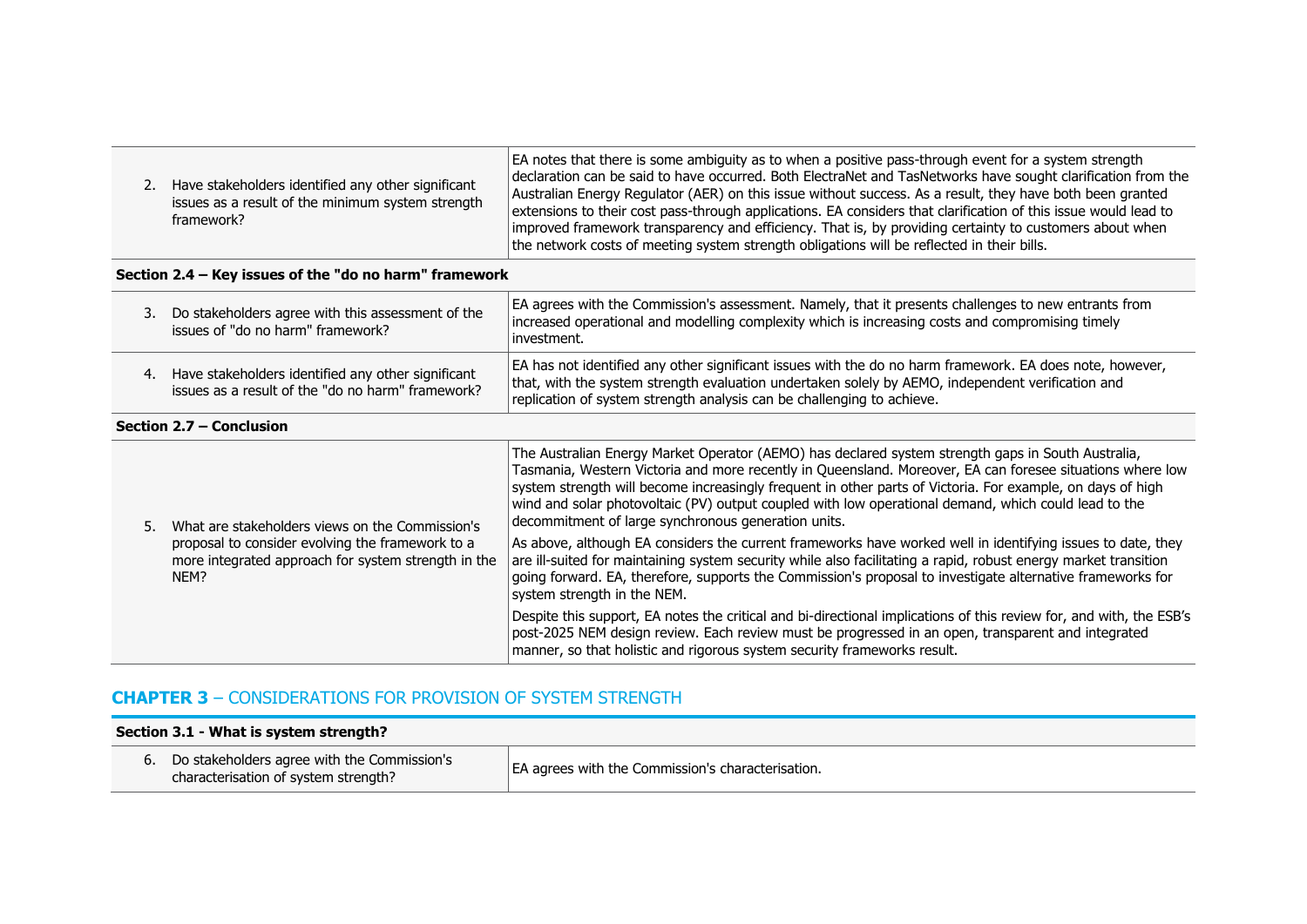|    | 7. Has the Commission set out all the necessary<br>considerations for defining a system strength<br>service? If not, what additional considerations could<br>be included?              | Please see the answer to question eight below.                                                                                                                                                                                                                                                                                                                                                                                                                                                                                                                                                                                                                                                                         |
|----|----------------------------------------------------------------------------------------------------------------------------------------------------------------------------------------|------------------------------------------------------------------------------------------------------------------------------------------------------------------------------------------------------------------------------------------------------------------------------------------------------------------------------------------------------------------------------------------------------------------------------------------------------------------------------------------------------------------------------------------------------------------------------------------------------------------------------------------------------------------------------------------------------------------------|
|    |                                                                                                                                                                                        | EA notes that technically speaking, there is no definition of system strength in the National Electricity Rules<br>(NER, the Rules). Instead, aspects of it are defined in relation to the contribution to three-phase fault level at<br>a given fault level node (services), or other NER clauses (agreement, provider, requirements, payment etc.).<br>This lack of a definition creates a certain amount of vagueness in the Rules. However, EA understands that<br>this was an intentional design element of the 2017 minimum system strength framework. That is, framework<br>flexibility and robustness were favoured over definitional prescription, particularly as it relates to system<br>strength services. |
| 8. | Do stakeholders consider the regulatory definition of<br>system strength should be updated/changed? If not,<br>why not? If so, how could this be done?                                 | EA agrees with the Commission that system strength has become a catch-all term for a range of interrelated<br>factors concerning power system stability. Although supportive of further investigation to better define<br>system strength, EA considers that a more concise, Rules-appropriate articulation may be challenging to<br>come by given the complexity of the concept and its application in the NEM. As noted in the consultation<br>paper, there are at least four threshold levels of system strength, including:                                                                                                                                                                                        |
|    |                                                                                                                                                                                        | essential/minimum standards,                                                                                                                                                                                                                                                                                                                                                                                                                                                                                                                                                                                                                                                                                           |
|    |                                                                                                                                                                                        | those required to alleviate constraints,<br>$\bullet$                                                                                                                                                                                                                                                                                                                                                                                                                                                                                                                                                                                                                                                                  |
|    |                                                                                                                                                                                        | those affecting hosting capacity, and<br>$\bullet$                                                                                                                                                                                                                                                                                                                                                                                                                                                                                                                                                                                                                                                                     |
|    |                                                                                                                                                                                        | those improving system resilience to rare, non-credible events.                                                                                                                                                                                                                                                                                                                                                                                                                                                                                                                                                                                                                                                        |
|    |                                                                                                                                                                                        | In this respect, EA cautions against an overly prescriptive approach that risks unduly complicating the Rules<br>framework. For example, from many different definitions of system strength services. EA suggests this might<br>be better handled by the broad definition currently used in the NER with more specific characterisation<br>contained in supporting quidelines.                                                                                                                                                                                                                                                                                                                                         |
| 9. | Do stakeholders consider that the system strength<br>definition should recognise active and passive system<br>strength procurement? If not, why not? If so, how<br>could this be done? | Consistent with the above, EA considers that there is a risk of Rules over-prescription by including these<br>elements. These would then require Rules changes for any desired amendments. The more detailed<br>specification in a related guideline may be a more administratively efficient option.                                                                                                                                                                                                                                                                                                                                                                                                                  |
|    | 10. Do stakeholders agree that clarifying the NER system<br>strength service definition is likely to contribute to<br>more/broader options for the system strength<br>provision?       | Please see the answer to question eight above.                                                                                                                                                                                                                                                                                                                                                                                                                                                                                                                                                                                                                                                                         |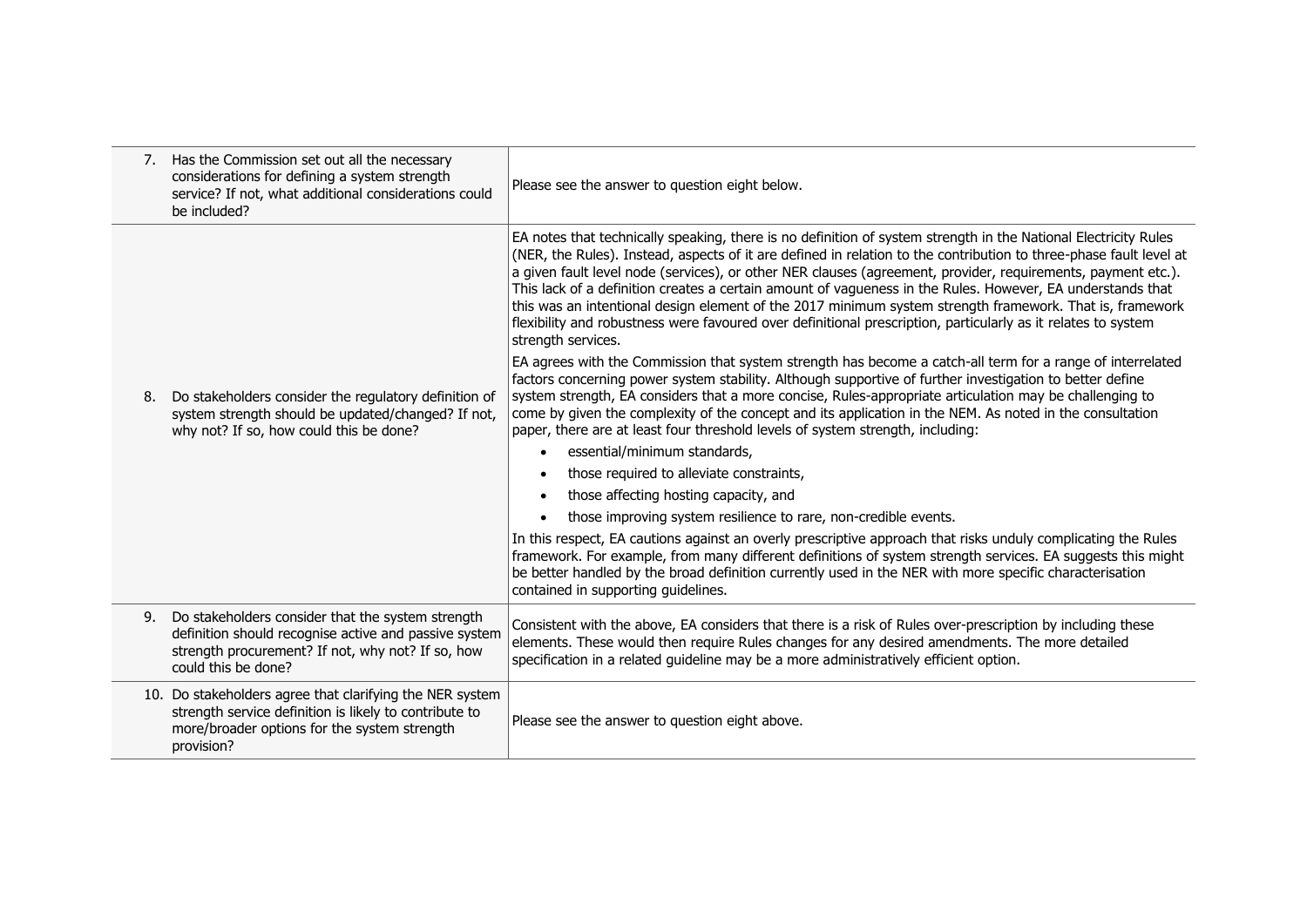| the NEM that can contribute to meeting system<br>strength needs?          | EA highlights that operational solutions can impact fault levels by changing network configurations. For<br>example, from closing bus ties in strategic locations such as the Latrobe Valley. These factors should also be<br>considered as part of any needs analysis.                                                                                                                                                                                                                                                                                                                                                                                                                                          |
|---------------------------------------------------------------------------|------------------------------------------------------------------------------------------------------------------------------------------------------------------------------------------------------------------------------------------------------------------------------------------------------------------------------------------------------------------------------------------------------------------------------------------------------------------------------------------------------------------------------------------------------------------------------------------------------------------------------------------------------------------------------------------------------------------|
| contribute to meeting system strength needs that<br>should be considered? | EA considers that grid forming inverters is one other technology worthy of further investigation.                                                                                                                                                                                                                                                                                                                                                                                                                                                                                                                                                                                                                |
|                                                                           |                                                                                                                                                                                                                                                                                                                                                                                                                                                                                                                                                                                                                                                                                                                  |
| needed?                                                                   | EA agrees with the Commission's assessment of why system strength is needed. That is, to maintain a secure<br>power system and support the broader energy market transition.                                                                                                                                                                                                                                                                                                                                                                                                                                                                                                                                     |
| strength is needed in a power system?                                     | EA has no comment on this question.                                                                                                                                                                                                                                                                                                                                                                                                                                                                                                                                                                                                                                                                              |
| the impact of inverter-based generation on system<br>strength?            | Yes. Per the answer to question 5 above, EA can foresee situations where this may be a problem in Victoria<br>in future.                                                                                                                                                                                                                                                                                                                                                                                                                                                                                                                                                                                         |
| that should be taken into account?                                        | EA has no comment on this question.                                                                                                                                                                                                                                                                                                                                                                                                                                                                                                                                                                                                                                                                              |
|                                                                           |                                                                                                                                                                                                                                                                                                                                                                                                                                                                                                                                                                                                                                                                                                                  |
| of system strength thresholds?                                            | EA considers the Commission's characterisation of system strength thresholds appropriately captures both the<br>positive and negative consequences of varying levels of system strength in the NEM.                                                                                                                                                                                                                                                                                                                                                                                                                                                                                                              |
| characterisations that might be included in the<br>investigation?         | EA does not consider that any additional or alternative characterisations are required.                                                                                                                                                                                                                                                                                                                                                                                                                                                                                                                                                                                                                          |
| Section 3.4 - The provision of system strength in the NEM                 |                                                                                                                                                                                                                                                                                                                                                                                                                                                                                                                                                                                                                                                                                                                  |
| attributes?                                                               | EA agrees with the Commission's assessment of system strength attributes.                                                                                                                                                                                                                                                                                                                                                                                                                                                                                                                                                                                                                                        |
| that the Commission should be aware of?                                   | EA does not consider that there are extra system strength attributes that the Commission needs to bear in<br>mind.                                                                                                                                                                                                                                                                                                                                                                                                                                                                                                                                                                                               |
|                                                                           | 11. Are there any additional sources of fault current in<br>12. Are there any other technologies in the NEM that can<br>Section 3.2 - Why is system strength needed?<br>13. Do stakeholders agree with why system strength is<br>14. Are there any additional reasons for why system<br>15. Do stakeholders agree with the characterisation of<br>16. Are there any additional impacts on system strength<br>Section 3.3 - The provision of system strength in the NEM<br>17. Do stakeholders agree that with the characterisation<br>18. Are there any additional thresholds or alternative<br>19. Do stakeholders agree with the system strength<br>20. Are there any additional attributes of system strength |

# **CHAPTER 4** – EVOLVING SYSTEM STRENGTH FRAMEWORKS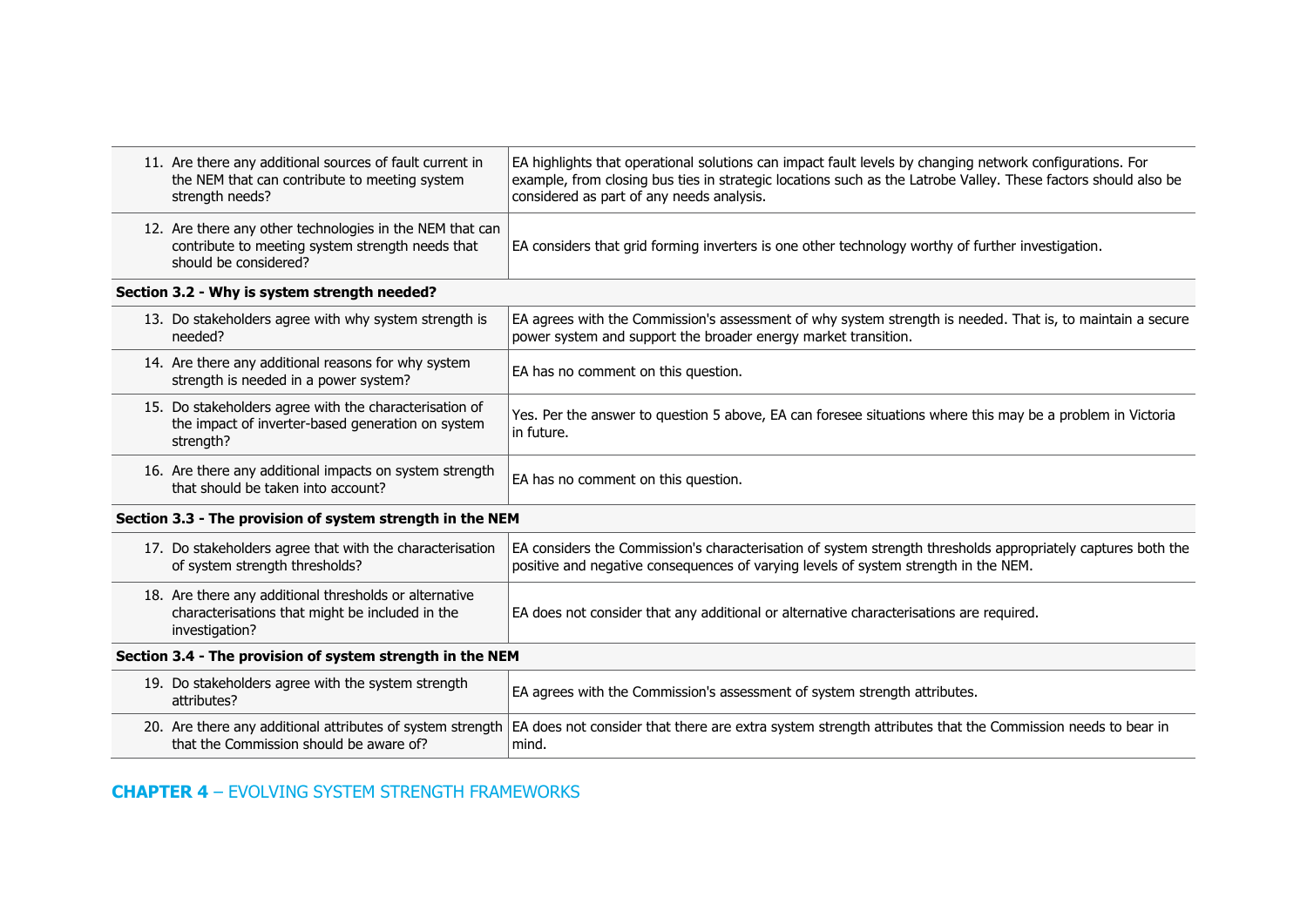| Section 4.1 - Approach to developing a new framework |                                                                                                                                                                 |                                                                                                                                                                                                                                                                                                                                                                                                                                                                                                                                                                                                                                                                                                                                                                                                                   |
|------------------------------------------------------|-----------------------------------------------------------------------------------------------------------------------------------------------------------------|-------------------------------------------------------------------------------------------------------------------------------------------------------------------------------------------------------------------------------------------------------------------------------------------------------------------------------------------------------------------------------------------------------------------------------------------------------------------------------------------------------------------------------------------------------------------------------------------------------------------------------------------------------------------------------------------------------------------------------------------------------------------------------------------------------------------|
|                                                      | 21. Do stakeholders agree with approach (Plan,<br>Procure, Price, Pay) to developing a new<br>framework for system strength? Are there                          | EA supports the Commission's approach to developing a new system strength framework. However, EA considers<br>this approach could be improved with the addition of the following principles:                                                                                                                                                                                                                                                                                                                                                                                                                                                                                                                                                                                                                      |
|                                                      |                                                                                                                                                                 | Parsimony - operational, financial and regulatory complexity should be avoided.<br>$\bullet$                                                                                                                                                                                                                                                                                                                                                                                                                                                                                                                                                                                                                                                                                                                      |
|                                                      |                                                                                                                                                                 | Practicality - the framework should adequately reflect the physical and operational nature of system<br>strength and be implementable in a reasonable timeframe.                                                                                                                                                                                                                                                                                                                                                                                                                                                                                                                                                                                                                                                  |
|                                                      | additional steps/concepts that should be<br>explored?                                                                                                           | Persistence - the framework should be considered holistically with other elements of the regulatory<br>reform program and be robust to future NEM changes.                                                                                                                                                                                                                                                                                                                                                                                                                                                                                                                                                                                                                                                        |
|                                                      |                                                                                                                                                                 | Post Implementation - benefits and learnings from an implementation review should be assessed and<br>shared to prioritise future framework development.                                                                                                                                                                                                                                                                                                                                                                                                                                                                                                                                                                                                                                                           |
|                                                      | Section 4.2 - Models for delivering system strength                                                                                                             |                                                                                                                                                                                                                                                                                                                                                                                                                                                                                                                                                                                                                                                                                                                                                                                                                   |
|                                                      | 22. Do stakeholders agree with the summary of the<br>potential capabilities of each system strength<br>model in Table 4.1?                                      | EA agrees with the Commission's capability assessment, but please see below for further detail on EA's evaluation<br>of each model.                                                                                                                                                                                                                                                                                                                                                                                                                                                                                                                                                                                                                                                                               |
|                                                      | Section 4.3 - Model 1: Centrally Coordinated                                                                                                                    |                                                                                                                                                                                                                                                                                                                                                                                                                                                                                                                                                                                                                                                                                                                                                                                                                   |
|                                                      |                                                                                                                                                                 | EA considers that the centrally coordinated model is likely to be the best model for maintaining minimum levels of<br>system strength to ensure power system security. As both the Energy Security Board (ESB) and the Commission<br>have noted, the locational, lumpy nature of system strength and its provision means marginal pricing will be<br>difficult to effect in all situations. This makes a more decentralised, market-based approach less practicable for<br>ensuring secure operating levels. Similarly, an access standard, by itself, would be unlikely to provide the required<br>minimum levels of system strength. Although mandatory service provision would remedy this deficiency, EA<br>considers this would come at too high a cost in terms of economic efficiency (see further below). |
|                                                      | 23. Do stakeholders agree with the characterisation<br>and assessment of a centrally coordinated model?<br>Are there any other advantages and/or<br>challenges? | A centrally coordinated approach would have the advantage of building on the current frameworks and system<br>strength procurement mechanisms. These include leveraging the current forecasting and planning processes,<br>operational protocols, coordination with other markets services and requlatory oversight. Done well, this could<br>improve economic efficiency via the delivery of system strength services in a timely, transparent and co-optimised<br>manner. As noted by the Commission, such an approach could bolster investment outcomes, simplify connection<br>arrangements and, ultimately, lower costs to customers.                                                                                                                                                                        |
|                                                      |                                                                                                                                                                 | System strength levels change with energy demand and supply dynamics and occur over both operational<br>(dispatch) and longer-term (investment) timeframes. The critical risk with a centrally coordinated approach,<br>therefore, lies in the accuracy of the forecasting and planning processes undertaken by the central body. Any<br>error will have the potential to result in over or under-provision of system strength, thereby leading to inefficient<br>costs being born by customers. Inadequate service provision or underutilised assets are but two examples there.                                                                                                                                                                                                                                 |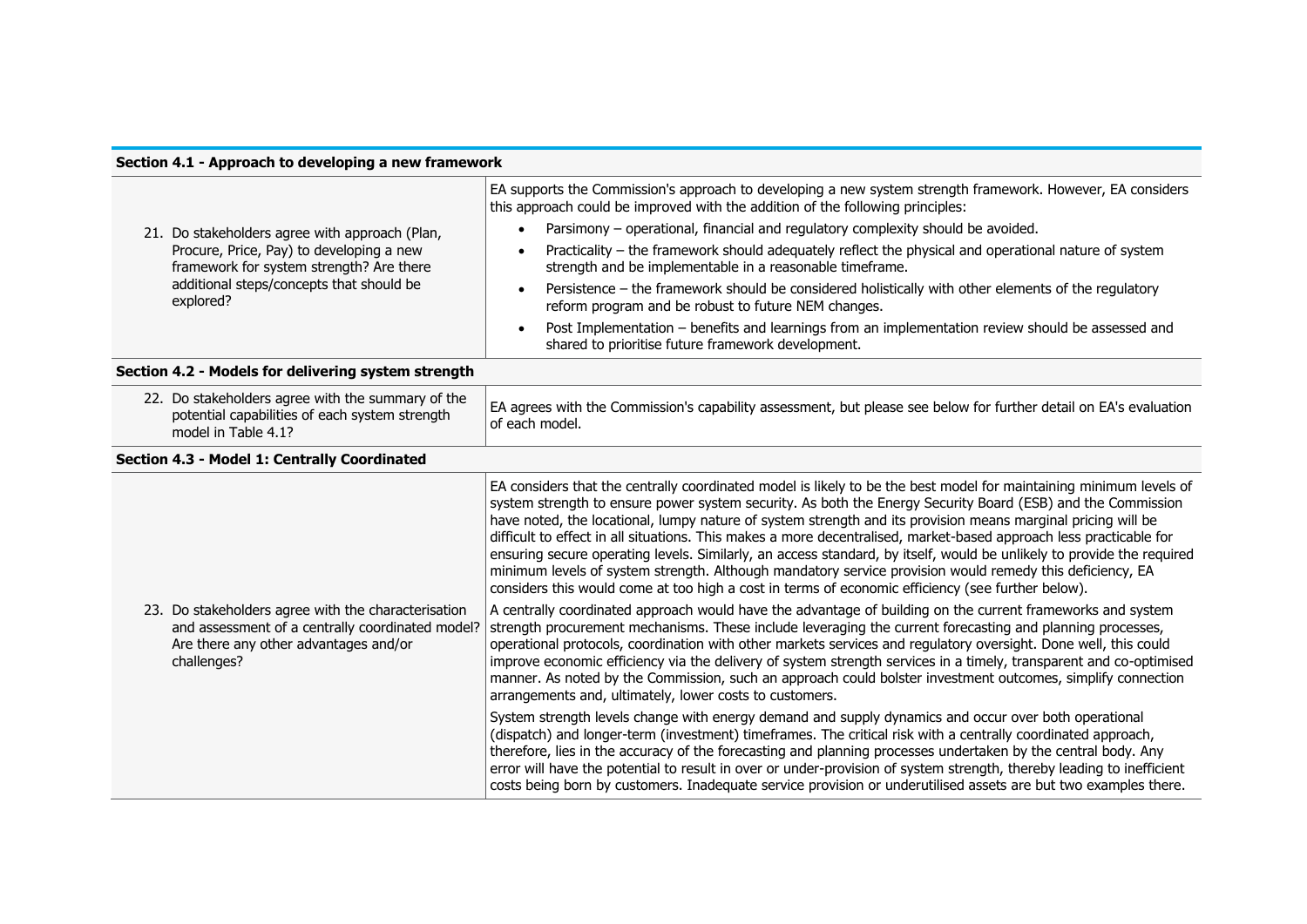|                                                   | In this respect, the critical longer-term forecasting variables include the exit of coal-fired power stations and the                                                                                                                                                                                                                                                                                                                                                                                                                                                                                                                                             |
|---------------------------------------------------|-------------------------------------------------------------------------------------------------------------------------------------------------------------------------------------------------------------------------------------------------------------------------------------------------------------------------------------------------------------------------------------------------------------------------------------------------------------------------------------------------------------------------------------------------------------------------------------------------------------------------------------------------------------------|
|                                                   | connection of replacement renewable generation. EA acknowledges the work AEMO has completed to date in this<br>area, e.g. refinement of Short and Medium-Term Projected Assessment of System Adequacy (ST & MTPASA)<br>methodologies along with reporting improvements stemming from the transparency of new projects rule change.<br>However, as acknowledged in the recent release of AEMO's Renewable Integration Study (RIS), there is more<br>required. For example, redeveloping existing pre-dispatch scheduling systems and improving modelling and<br>forecasting of new technologies to better account for system security needs.                       |
|                                                   | EA supports these initiatives and considers that more information around the grid conditions under which voltage<br>control and system strength will become problematic would also be useful. For example, consistent forecasting<br>and review of fault level nodes to report on minimum synchronous dispatch scenarios. It is only through<br>robust and transparent information provision and forecasting, developed in consultation with industry participants,<br>that economic risks to customers can be minimised.                                                                                                                                         |
|                                                   | A further issue to be considered under this approach concerns how the impact of new entrants on system<br>strength will be handled if there is no do no harm obligation or incentive. For example, whether existing<br>connection standards, proposed connection fee incentives (see the paragraph immediately below) and increased<br>coordination from the centralised approach will be enough to negate potential free-rider impacts.                                                                                                                                                                                                                          |
|                                                   | In terms of cost recovery, EA agrees that this option could retain the flexibility afforded by the current minimum<br>system strength and do no harm frameworks. That is, with costs being paid for by both generators and<br>customers, with AER oversight ensuring costs are efficiently passed through. To the extent that a revised<br>connection fee might provide improved locational signals and incentives to generators, EA considers it appropriate<br>for generators to retain the right to undertake system strength remediation. This is so that an element of<br>competitive discipline in the provision of system strength services is maintained. |
| Section 4.4 - Model 2: Market based decentralised |                                                                                                                                                                                                                                                                                                                                                                                                                                                                                                                                                                                                                                                                   |

| 24. Do stakeholders agree with the characterisation<br>and assessment of a market based decentralised<br>model? Are there any other advantages and/or | EA agrees with the Commission's assessment that a market based decentralised model would be unsuitable for<br>the provision of system strength at minimum or essential threshold levels. As noted above, the locational and<br>lumpy nature of system strength makes marginal price discovery difficult in some situations. For example, there<br>may be no relevant provider or only a monopolistic one in some areas. Lacking competitive pressures, a<br>transparent marginal price signal is unlikely to emerge with efficient service investment and delivery thereby<br>compromised. As a result, this may mean market interventions or directions are required to maintain minimum<br>system strength levels. |
|-------------------------------------------------------------------------------------------------------------------------------------------------------|----------------------------------------------------------------------------------------------------------------------------------------------------------------------------------------------------------------------------------------------------------------------------------------------------------------------------------------------------------------------------------------------------------------------------------------------------------------------------------------------------------------------------------------------------------------------------------------------------------------------------------------------------------------------------------------------------------------------|
| challenges?                                                                                                                                           | Despite this criticism, EA considers there may be a role for a market based decentralised approach to system<br>strength provision beyond minimum levels. That is, by valuing constraints alleviation, increased hosting capacity<br>and supporting NEM resilience. The shadow value of constraints is already captured by the NEM Dispatch Engine<br>(NEMDE) and provides a useful starting point for valuing these additional services. As the Commission notes,<br>however, this may require significant reformation of constraints management in NEMDE, particularly if dynamic,<br>near real-time constraints information, is desired. This cost, along with the additional administrative and IT costs         |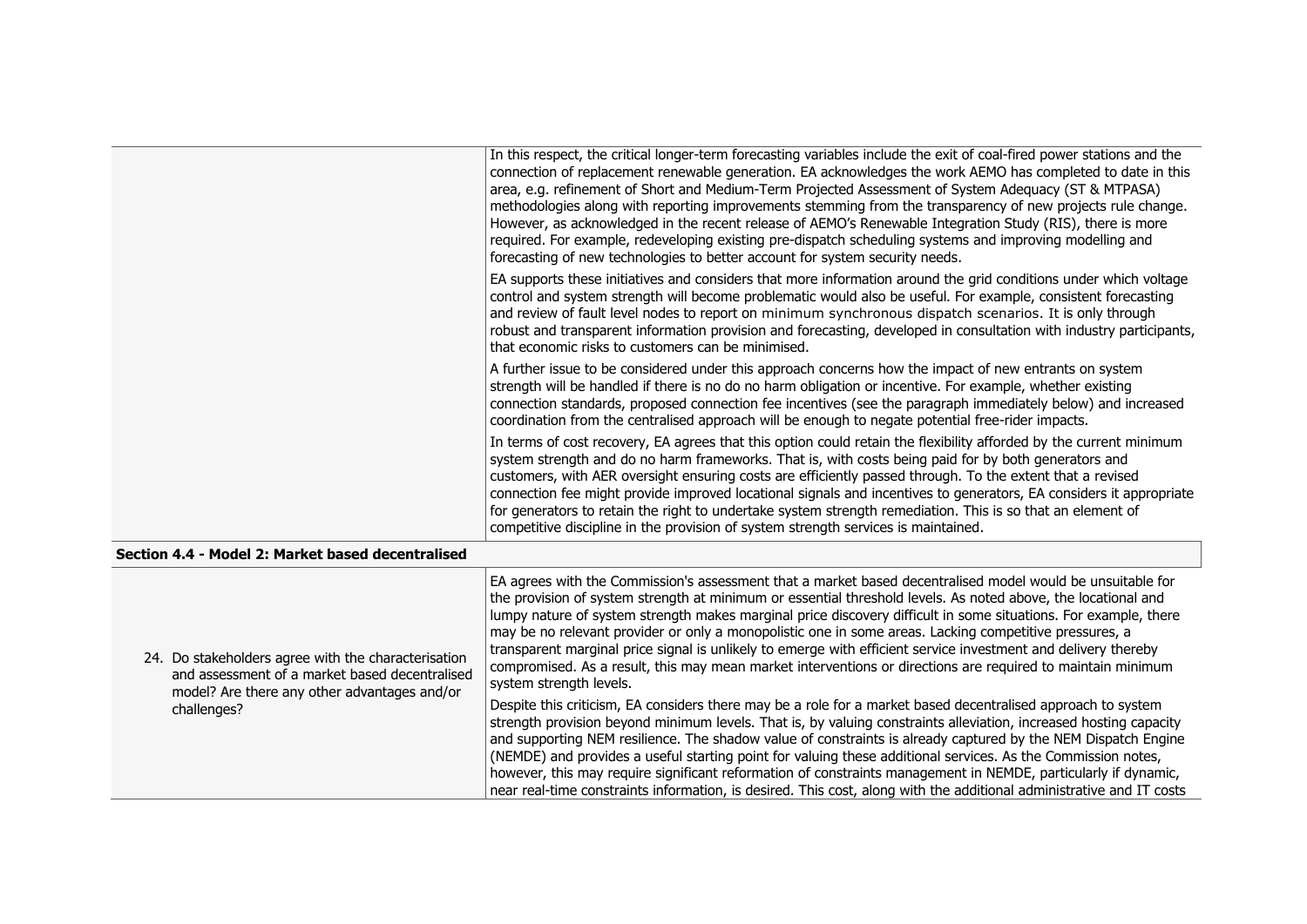|                                                                                                                                                        | incurred in setting up a new market(s), must be weighed against the potential market benefits and other<br>alternative arrangements. For example, given the locational nature of system strength, there may not be a critical<br>mass of market participants to warrant market development with alternative bilateral contracting arrangements<br>proving more efficient.                                                                                                                                                                                                                |
|--------------------------------------------------------------------------------------------------------------------------------------------------------|------------------------------------------------------------------------------------------------------------------------------------------------------------------------------------------------------------------------------------------------------------------------------------------------------------------------------------------------------------------------------------------------------------------------------------------------------------------------------------------------------------------------------------------------------------------------------------------|
| Section 4.5 - Model 3: Mandatory service provision                                                                                                     |                                                                                                                                                                                                                                                                                                                                                                                                                                                                                                                                                                                          |
|                                                                                                                                                        | EA does not consider that a mandatory service provision model would be appropriate for providing minimum<br>levels of system strength, or at levels above this threshold. Being similar to the existing do no harm framework, it<br>is hostage to the same deficiencies. That is, it is unlikely to facilitate the coordination and efficiency of service<br>provision. In those areas where system strength is not, and is unlikely to be, an issue, the costs of mandating<br>service provision will be nothing more than a direct, deadweight loss of economic efficiency to the NEM. |
| 25. Do stakeholders agree with the characterisation<br>and assessment of a mandatory service provision<br>model? Are there any other advantages and/or | A mandatory service model would place all costs of providing system strength on generators. As noted above,<br>however, system strength issues result from the complex interaction of many demand-side and supply-side<br>variables. Many of these are not under the control of generators. Apportioning all costs solely to generators<br>would, therefore, violate several principles considered necessary to maximise economic efficiency which EA<br>supports. For example, both the causer pays and the beneficiary pays principles.                                                |
| challenges?                                                                                                                                            | A mandatory service model would also raise issues of economic equity between incumbent and future generators.<br>For example, to introduce a mandatory service model on all generators would disadvantage existing generators<br>who had made investment decisions in an era without having to provide system strength services. However, to                                                                                                                                                                                                                                             |

generators, potentially stymying new generation investment.

place the mandatory service provision only on new generators would offer a competitive advantage to existing

EA notes that the same equity arguments would apply for system strength impacts that arise from the decommissioning of synchronous plant. As was exemplified during the Optional Firm Access review, issues of economic equity are challenging to resolve. For this reason, and the reasons listed above, EA could not support a

mandatory service model and suggests it is not considered further as part of the review.

#### **Section 4.6 - Model 4: Access standard**

| 26. Do stakeholders agree with the characterisation<br>and assessment of an access standard model?<br>Are there any other advantages and/or<br>challenges? | The access standard model has many of the same deficiencies as the mandatory service model. That is,<br>generators would wear all costs of system strength provision despite not being a causer nor beneficiary in all<br>cases. It would raise economic equity issues between new and incumbent generators. In applying costs to all<br>generators, even in areas where system strength is not an issue, economic efficiency would also be retarded.<br>Moreover, an access standard would be unlikely to result in any meaningful long-term contribution to the<br>provision of the three-phase fault level. Given these deficiencies, EA suggests this model is not pursued any<br>further whether singularly or in combination with another model in a hybrid framework. |
|------------------------------------------------------------------------------------------------------------------------------------------------------------|------------------------------------------------------------------------------------------------------------------------------------------------------------------------------------------------------------------------------------------------------------------------------------------------------------------------------------------------------------------------------------------------------------------------------------------------------------------------------------------------------------------------------------------------------------------------------------------------------------------------------------------------------------------------------------------------------------------------------------------------------------------------------|
|------------------------------------------------------------------------------------------------------------------------------------------------------------|------------------------------------------------------------------------------------------------------------------------------------------------------------------------------------------------------------------------------------------------------------------------------------------------------------------------------------------------------------------------------------------------------------------------------------------------------------------------------------------------------------------------------------------------------------------------------------------------------------------------------------------------------------------------------------------------------------------------------------------------------------------------------|

#### **Chapter 4 – General**